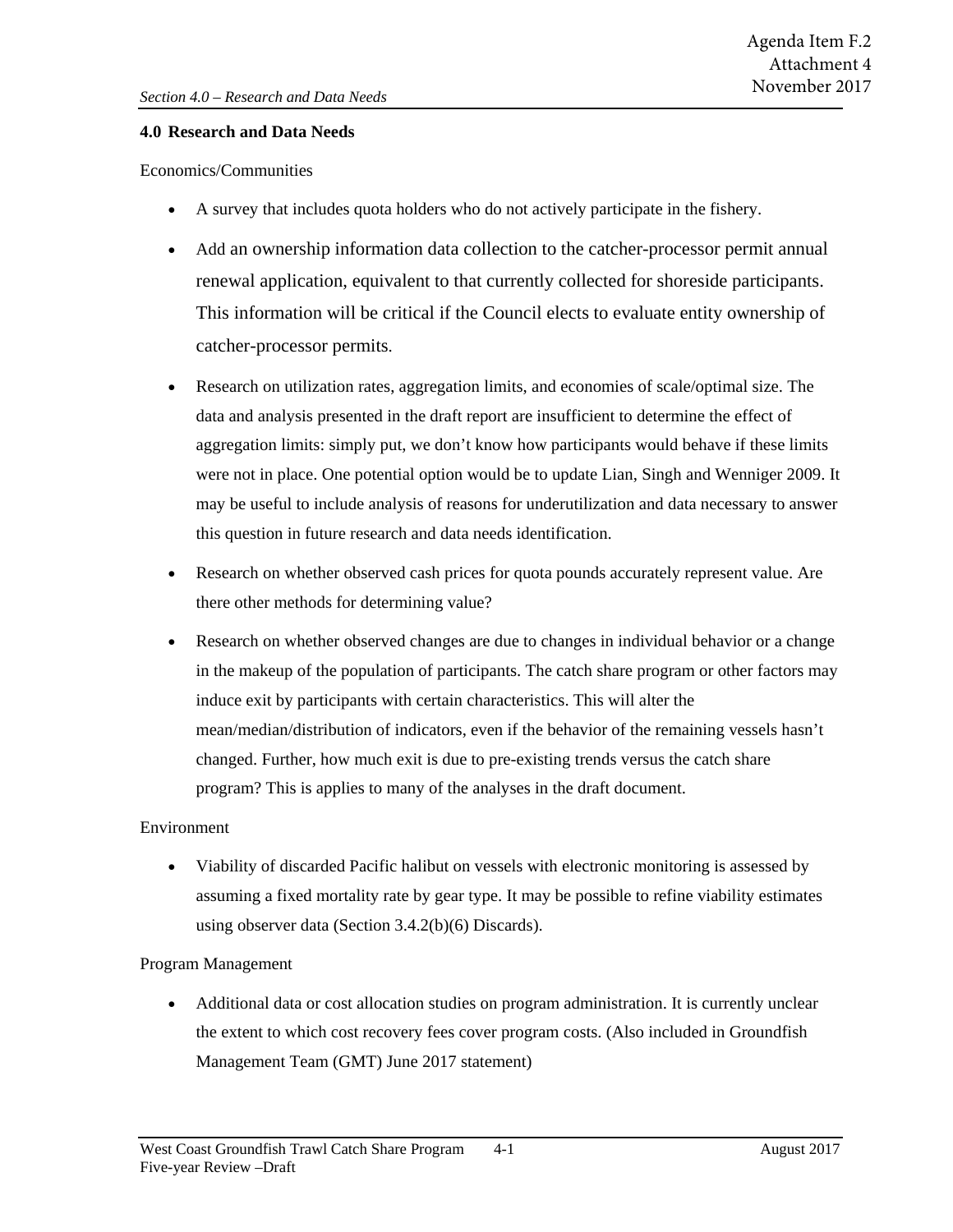- An assessment of the cost-effectiveness of maintaining 100 percent observer coverage. This issue may become more important as fewer overfished species implies lower risk from having unobserved trips.
- Further research on changes in sable fisheries south of 36° N Latitude. The draft document attempts to address conflicts between the IFQ and non-IFQ fisheries for sablefish south of 36°, but it is not clear if the analysis here completely responds to comments submitted to the Council by stakeholders. The nature of any interactions between fisheries in this area may be economic or biological (or both), but this is unclear at this time. Further analysis on this issue should be explored because it is unclear what conclusions should be drawn from the existing analysis of sablefish landings in the Morro Bay area (e.g. Figures 3- 52 and 3-53).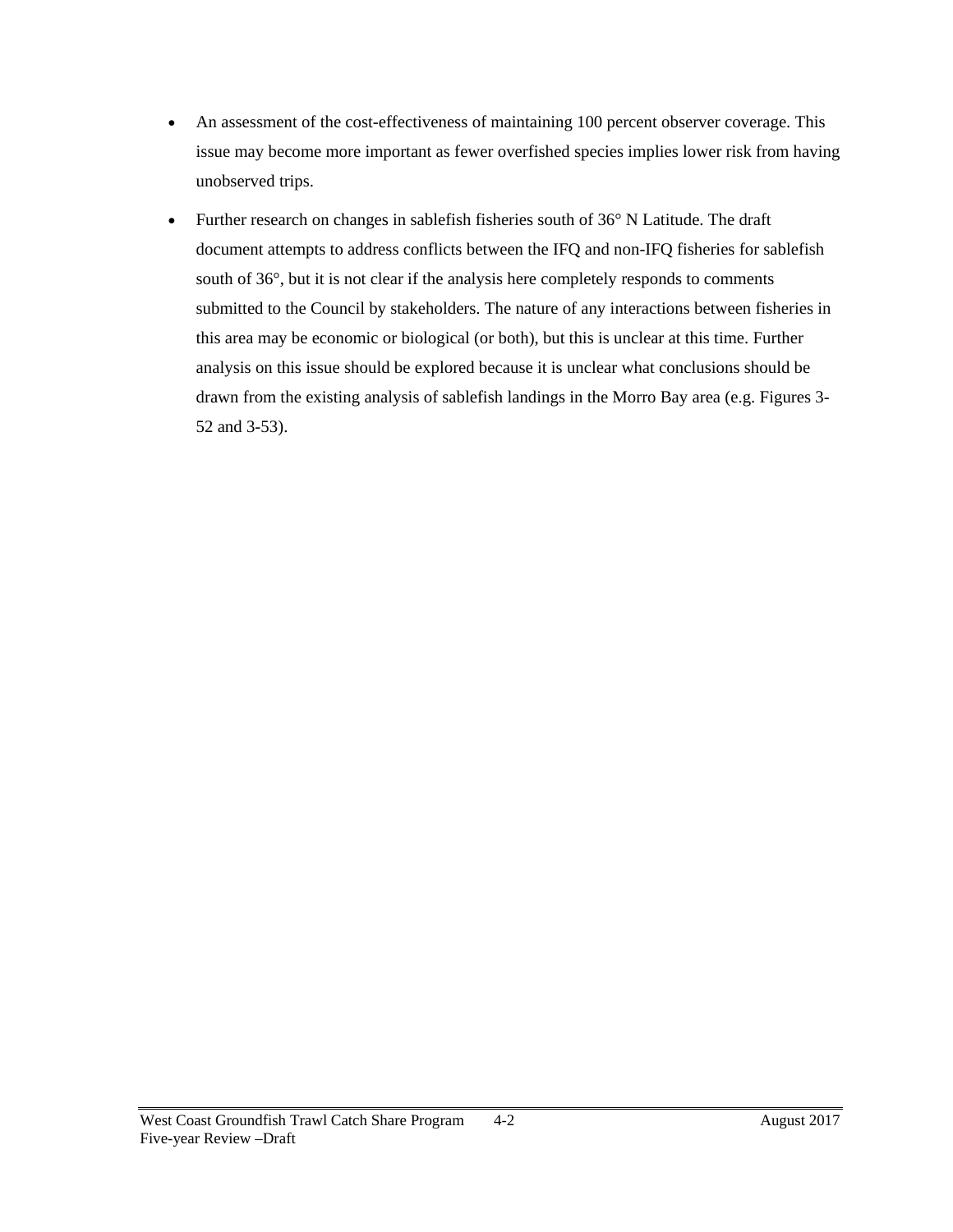## **5.0 Council Recommendations**

#### 5.1 **Modify the current review schedule (currently once every four years).**

Amendment 20 called for a review of the catch share program once every four years, after the initial catch share review. Amendment 21 called for a review of intersector allocations at the same time as the initial catch share review but was silent on a schedule for any further reviews of intersector allocations. In June 2017, the GMT recommended that the catch share review schedule be changed to once every seven years. Since then, analysts have suggested a review once every six years, so that the review could be sequenced with the biennial specifications process.

## From the [June 2017 GMT statement](http://www.pcouncil.org/wp-content/uploads/2017/06/F2c_Sup_GMT_Rpt_Jun2017BB.pdf):

For all new Limited Access Privilege Programs (LAPP), the Magnuson-Stevens Fishery Conservation and Management Act (MSA) requires "a formal and detailed review 5 years after the implementation of the program and thereafter to coincide with scheduled Council review of the relevant fishery management plan (but no less frequently than once every 7 years)" (16 U.S.C. 1853a MSA § 303A(c)(G)). The GMT recommends that the Amendment 20 Appendix E review requirement be changed from four to seven years. NMFS Guidance specifies "the second review should be initiated before the end of the program's 12th year, regardless of when the initial review was actually completed", which means the Council should initiate the next review no later than 2022. Annual indicators will continue to be available to the Council to assess the program during the interim (e.g. annual reports and the FishEYE tool from the Economic Data Collection (EDC) Program, Groundfish Mortality reports from the Fisheries Observation Science Program). Several recent and upcoming changes to management of the fishery (e.g. alterations to Rockfish Conservation Areas and gear regulations, and the rebuilding of canary and darkblotched rockfish) may lead to significant effects that should be addressed in the next review; however, these effects will take longer than four years to observe in lagged data once changes are implemented in regulations.

Analyst's note:

It may be useful to coordinate the review timing with the biennial specifications process. One approach would be to schedule next review to start in 2022 and occur every six years thereafter. Under this schedule, the review would be initiated toward the end of even numbered years such that it would be completed in the early fall of the following year, on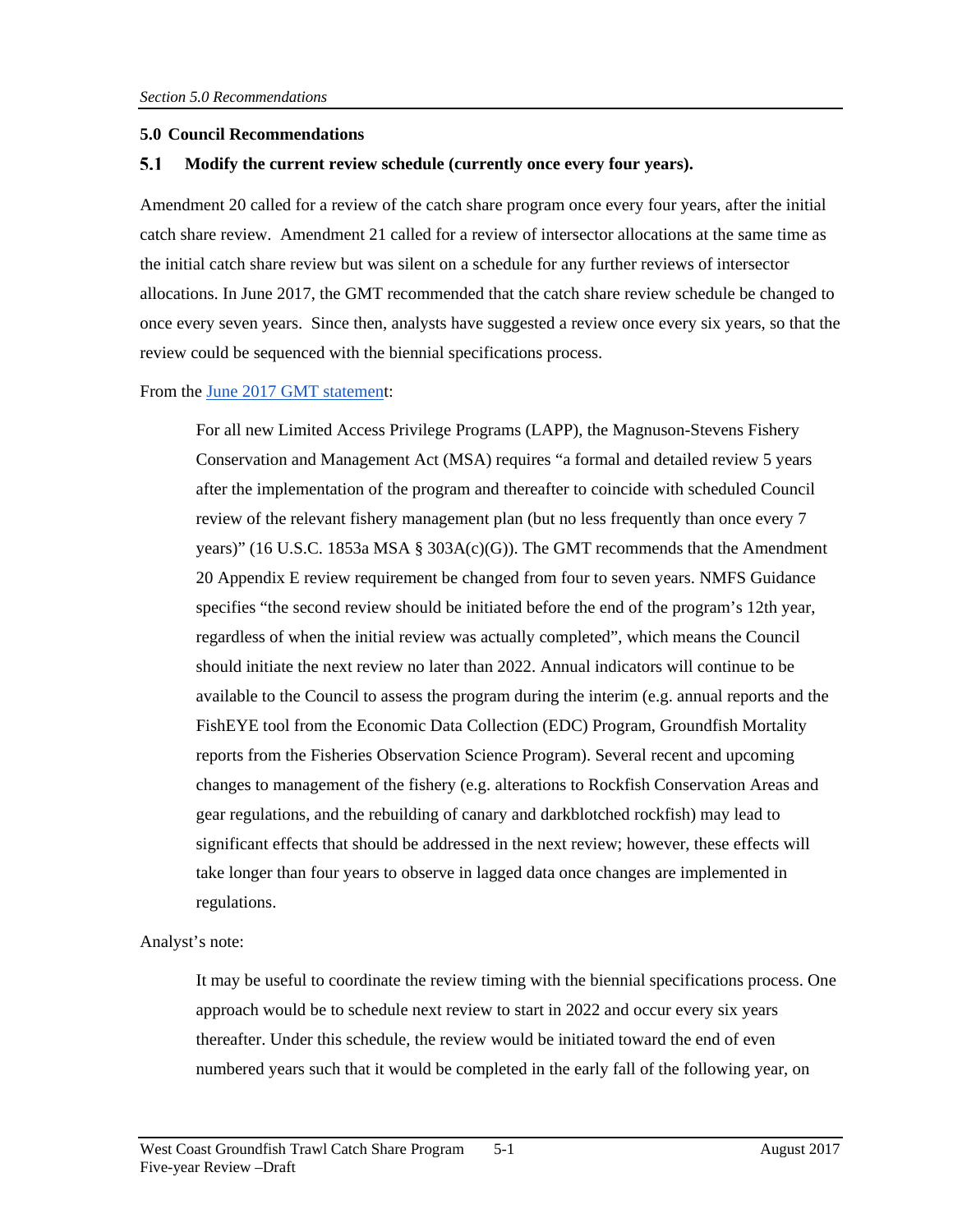time to inform the the selection of management measures in relation to the biennial specifications process.

#### $5.2$ **Implement a mandatory survey of quota share (QS) owners:**

Currently, QS owners that do not have a limited entry trawl permit registered to a vessel that they own or lease during the year or first receiver licenses are not required to submit economic data. A number of Council advisory bodies have identified the need for information from these QS owners, as reflected in the following excerpt from a [June 2017 GMT statement:](http://www.pcouncil.org/wp-content/uploads/2017/06/F2c_Sup_GMT_Rpt_Jun2017BB.pdf)

The GMT recommends the Council consider implementing a mandatory survey of quota share (QS) owners, a recommendation made in Agenda Item F.6.c, Supplemental CAB Report, November 2016:

The [Community Advisory Board] CAB recommends that data submission by QS owners that are not currently required to submit EDC forms be required. The form would not necessarily need to be very extensive, but would help inform future catch share reviews, particularly with respect to providing a more complete picture of harvesting operations' profits and indicating whether QS owners participate directly in the fishery and at what level.

This additional data collection would improve the ability to better understand and compare absentee QS holders who lease out quota with those who actively fish. The current lack of information from QS holders makes it difficult to accurately estimate the financial performance of active vessels in the fleet.

This topic also arose in the SSC economics subcommittee meeting in November 2016, which stated the issue as follows:

...for evaluating financial performance of individual entities or for the fleet of active vessels, revenues and costs from quota transfers should be considered, since some of the revenue from quota transfers accrue to quota owners that do not operate vessels in the fishery and not accounting for this "leakage" will tend to overstate the net revenues accruing to the active harvesters in the fishery.

In addition to making it difficult to estimate the financial performance of active vessels, the lack of information from QS holders inhibits the ability to make accurate economic impact estimates for different port areas. When a portion of groundfish revenues is used to pay for